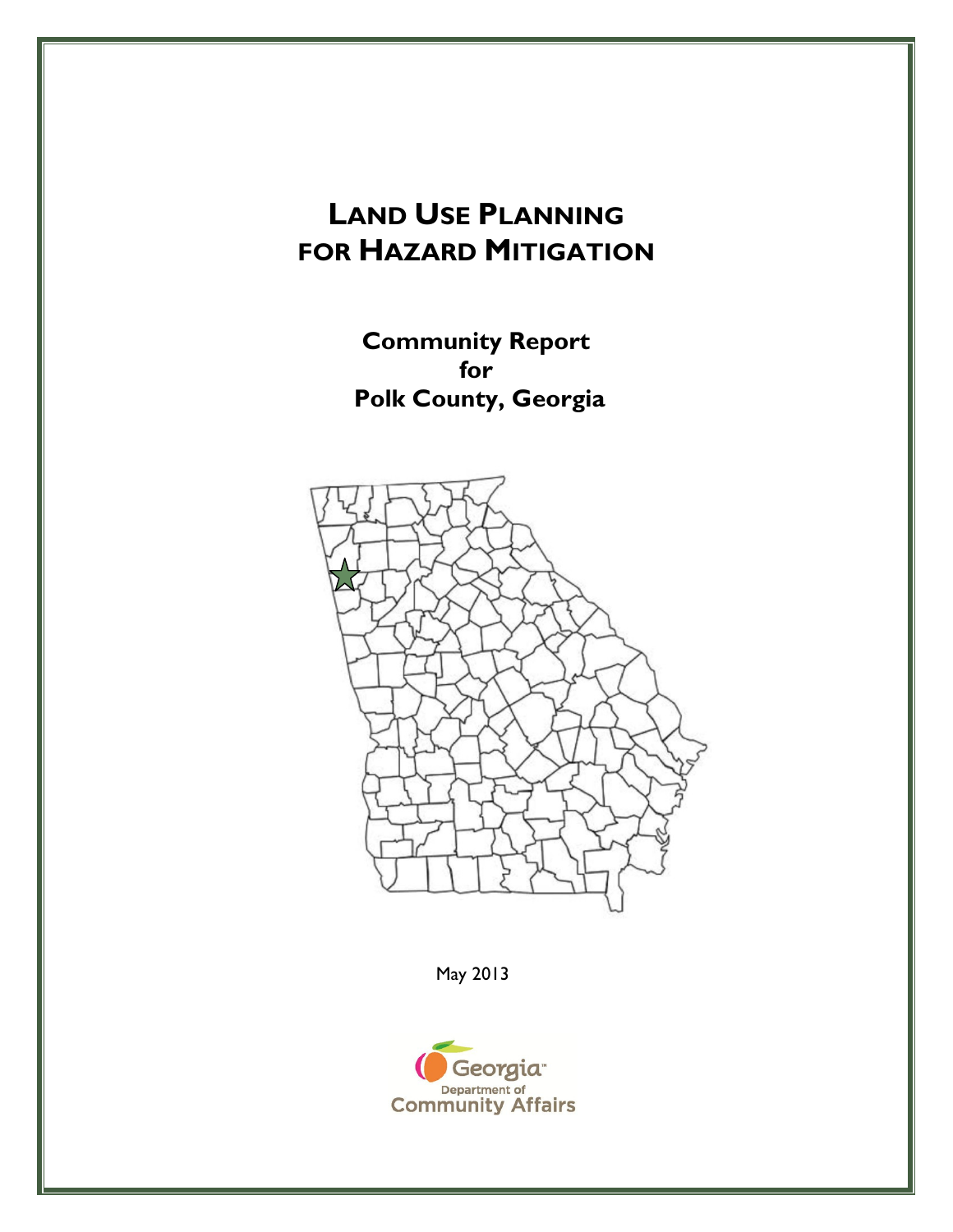# **ACKNOWLEDGEMENTS PAGE**

#### **GEORGIA DEPARTMENT OF COMMUNITY AFFAIRS**

Jim Frederick, Director *Office of Planning and Environmental Management*

Elizabeth Smith, AICP *Office of Planning and Environmental Management*

Dee Leclair, Disaster Resilient Building Codes Grant Project Manager *Construction Codes*

Terry Jackson, Director *Office of Mapping and Decision Support Systems*

#### **GEORGIA EMERGENCY MANAGEMENT AGENCY**

Terry Lunn, Director *Hazard Mitigation Division*

Dee Langley, Planning Program Manager *Hazard Mitigation Division*

AMEC Environment and Infrastructure, Inc., produced this document for the Georgia Department of Community Affairs under contract #42800-DCA0000002 with funding made possible by the U.S. Department of Housing and Urban Development's (HUD) Community Development Block Grant (CDBG) Program, Supplemental Disaster Recovery Funds, Forward Thinking Land Use (Grant# B-08-DI-13-0001).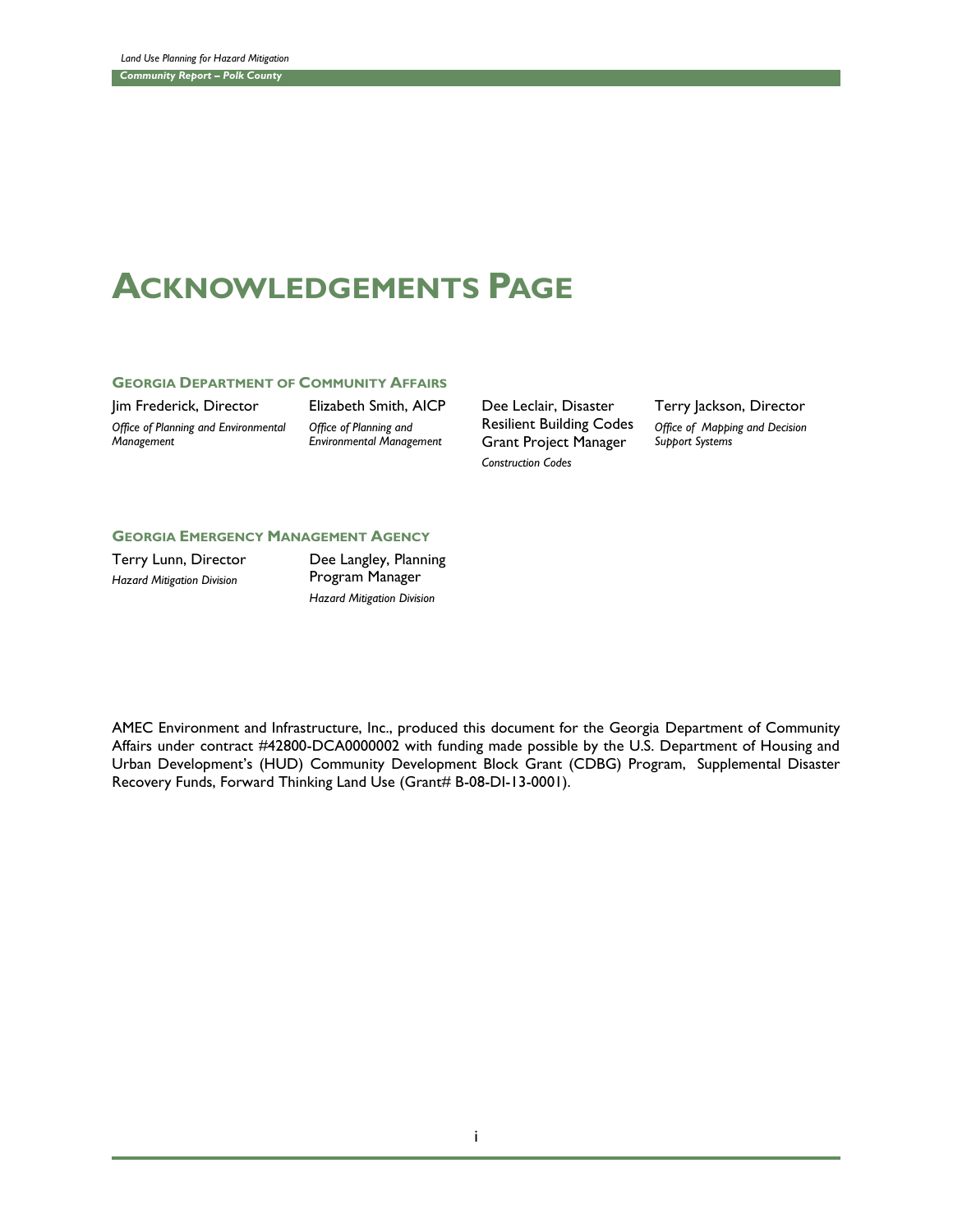## INTRODUCTION

In 2008 a presidential disaster declaration included 20 Georgia counties and 93 Georgia cities that were impacted by severe storms, tornadoes and flooding. To assist these counties and cities with their ability to prepare for future hazards and to be more disaster resilient by limiting the interruption of the hazards on the local community, the Georgia Department of Community Affairs (DCA) conducted a comparative analysis and assessment of the affected communities' 5 year hazard mitigation plans and 20-year local land use plans (comprehensive plans). Applicable regional plans were also evaluated.

Results of the analyses for each county are presented in Community Reports. Each report provides a framework for understanding the benefits of coordinating land use planning with hazard mitigation planning, and is organized into the following sections:

- 1. How To: Principles for Integration of Land Use Planning and Hazard Mitigation Planning
- 2. Key Findings: Comparative Plan Analysis
- 3. Recommendations: Next Steps for Your Community and Regional Commission

This Community Report specifically addresses Polk County and the municipalities of Aragon, Cedartown, and Rockmart. Polk County and these municipalities are member jurisdictions of the Northwest Georgia Regional Commission (NWGRC).

## 2008 PRESIDENTIAL DISASTER **DECLARATION**

#### SEVERE STORMS AND TORNADOES

Counties:

Bartow, Burke, DeKalb, Floyd, Fulton, Jefferson, Polk

#### SEVERE STORMS AND FLOODING

Counties:

Bibb, Carroll, Crawford, Douglas, Emanuel, Glynn, Jefferson, Jenkins, Johnson, Laurens, McIntosh, Treutlen, Twiggs, Wilkinson

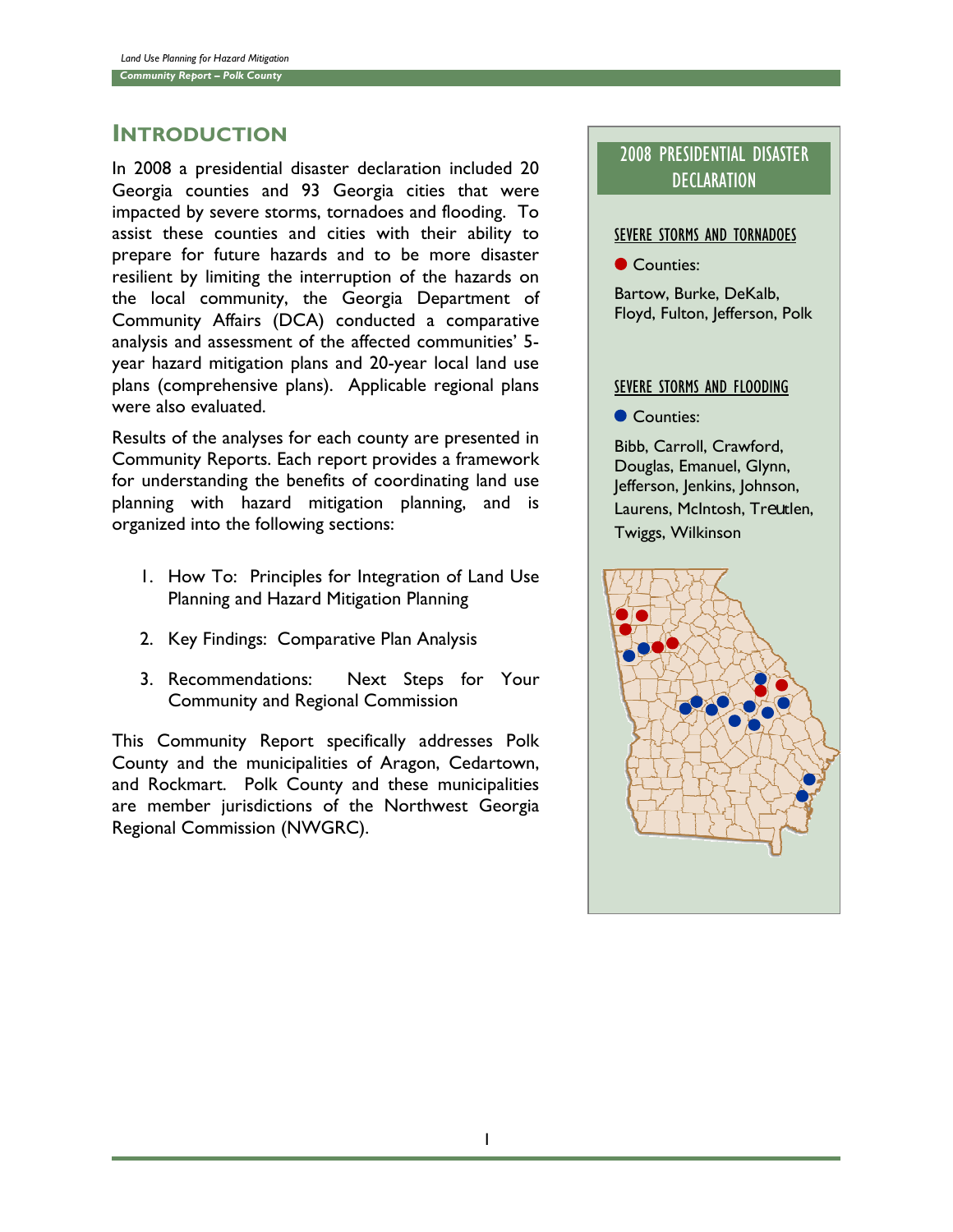## **HOW TO: PRINCIPLES FOR INTEGRATING LAND USE PLANNING AND HAZARD MITIGATION PLANNING**

## *The Role of Local Plans*

Most communities in Georgia have an approved hazard mitigation plan in compliance with the requirements of the *Robert T. Stafford Disaster Relief and Emergency Assistance Act*, as amended by the Disaster Mitigation Act of 2000 (DMA). An approved hazard mitigation plan under these regulations ensures a community's continued eligibility for federal pre- and post-disaster assistance.

Most communities in Georgia also have an adopted comprehensive land use plan that complies with DCA guidelines, as well as environmental regulations, zoning regulations and/or land development regulations that implement land use policies. These policies and ordinances are typically enacted to address a wide range of issues including those related to quality of life and economic development. But they can also play an important role in a community's preparedness for natural disasters.

The local planners and others who author comprehensive plans are typically less involved in hazard mitigation planning than comprehensive planning, if they are involved at all. This common gap in coordinated planning can limit a community's ability to fully analyze and reduce risks associated with disasters. Coordinated planning is needed to ensure consistency among local plans, policies and programs. In particular, a comprehensive plan's goals, policies and recommendations should relate to those of the hazard mitigation plan for the community.

Participation by emergency managers, floodplain managers, engineers and planners in planning processes can benefit both hazard mitigation plans and comprehensive plans by strengthening the relationship between the two. A hazard mitigation plan can identify existing vulnerabilities and the preparedness of suitable response and recovery operations in the near term, while a comprehensive plan affords an opportunity to

### DEFINITION: HAZARD MITIGATION

The Federal Emergency Management Agency (FEMA) defines mitigation as "the effort to reduce loss of life and property by lessening the impact of disasters." This is achieved through *risk analysis*  (mapping, hazard mitigation plans), *risk reduction* (land use and building practices, regulations and mitigation practices) and *risk insurance*  (flood insurance).

<http://www.fema.gov/mitigation#1>

The Code of Federal Regulation defines Hazard Mitigation as "any sustained action taken to reduce or eliminate the long-term risk to human life and property from hazards." (44 CFR 201.2)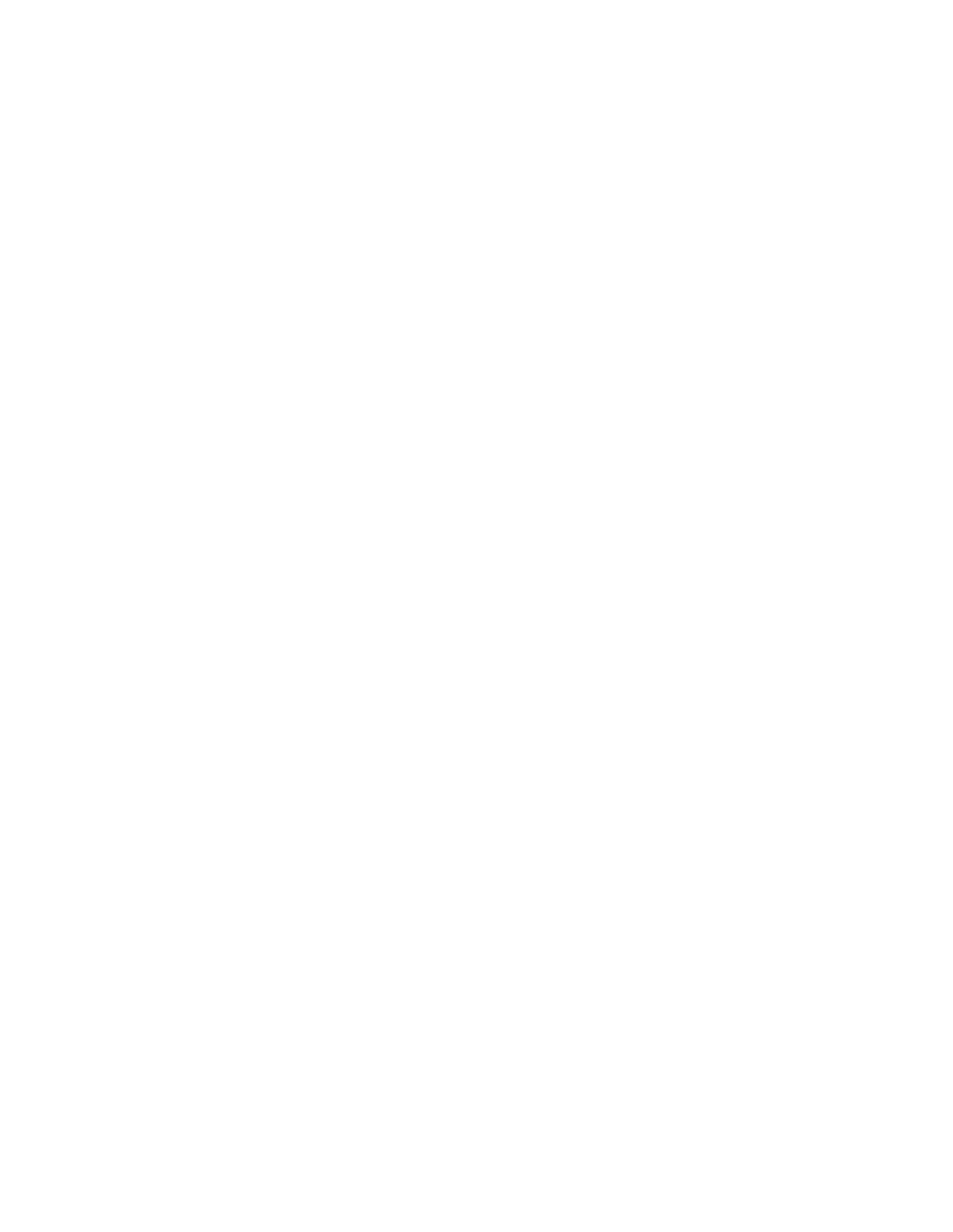| HW             | $O:P$ $\blacksquare$ |              |       |    |
|----------------|----------------------|--------------|-------|----|
| $\mathbb{R}^n$ |                      | $\mathbb{Z}$ | US PA |    |
| 酎              | 险                    | M®           |       | PN |

## **The Role of Local Plans**

Most communities in Georgia have an approved hazard mitigation plan in compliance with the requirements of the Robert T. Stafford Disaster Relief and Emergency Assistance Act, as amended by the Disaster Mitigation Act of 2000 (DMA). An approved hazard mitigation plan under these regulations ensures a community's continued eligibility for federal pre- and post-disaster assistance.

Most communities in Georgia also have an adopted comprehensive land use plan that complies with DCA guidelines, as well as environmental regulations, zoning regulations and/or land development regulations that implement land use policies. These policies and ordinances are typically enacted to address a wide range of issues including those related to quality of life and economic development. But they can also play an important role in a community's preparedness for natural disasters.

The local planners and others who author comprehensive plans are typically less involved in hazard mitigation planning than comprehensive planning, if they are involved at all. This common gap in coordinated planning can limit a community's ability to fully analyze and reduce risks associated with disasters. Coordinated planning is needed to ensure consistency among local plans, policies and programs. In particular, comprehensive plan's goals, policies and  $\mathbf{a}$ recommendations should relate to those of the hazard mitigation plan for the community.

Participation by emergency managers, floodplain managers, engineers and planners in planning processes can benefit both hazard mitigation plans and comprehensive plans by strengthening the relationship between the two. A hazard mitigation plan can identify existing vulnerabilities and the preparedness of suitable response and recovery operations in the near term, while a comprehensive plan affords an opportunity to

## DEFINITION: HWAZIGRAD

The Federal Emergency Management Agency (FEMA) defines mitigation as "the effort to reduce loss of life and property by lessening the impact of disasters." This is achieved through risk analysis (mapping, hazard mitigation plans), risk reduction (land use and building practices, regulations and mitigation practices) and risk insurance (flood insurance).

http://www.fema.gov/mitigation#1

The Code of Federal Regulation defines Hazard Mitigation as "any sustained action taken to reduce or eliminate the long-term risk to human life and property from hazards." (44 CFR  $201.2)$